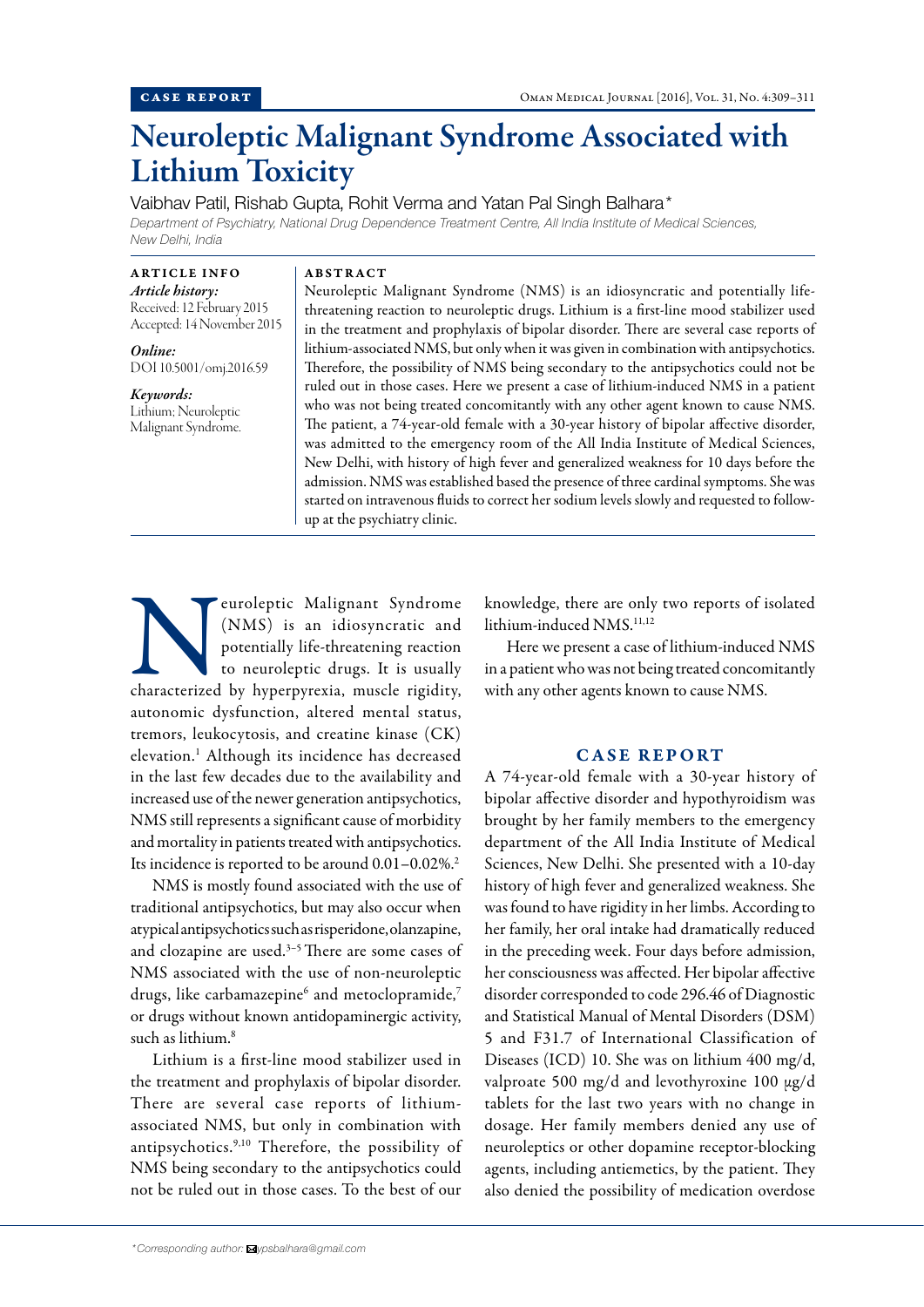or any suicidal ideas expressed by the patient. The patient had no history of substance abuse or other medical or neurological illness and no family history of psychiatric illness.

On admission, the patient was disoriented and confused. There was history of fever, recorded by her family members. However, she was afebrile at the time of examination. Her blood pressure was 150/70 mmHg. Generalized rigidity was evident on examination. Blood counts showed marked leukocytosis (21.5  $\times$  10<sup>3</sup>/µL). Biochemistry revealed elevated CK levels (637 IU/L) and her serum sodium levels were low (107 mEq/L). Her serum lithium level was deranged (2.5 mEq/L; normal range =  $0.6-1.2 \text{ mEq/L}$ . As she did not have any clinical or biochemical features suggestive of valproate toxicity (tremors, ataxia, dysarthria, or deranged liver function tests), her serum valproate level was not measured. We did not perform an electroencephalogram (EEG) since we did not suspect non-convulsive status epilepticus.

Neuroimaging showed age-related cerebral and cerebellar atrophy. Physical examination of chest and abdomen was unremarkable and cerebrospinal fluid (CSF) analysis showed no abnormalities. Urine toxicology, blood, urine, and CSF cultures were negative. Her thyroid hormone levels were normal.

In light of the above findings, the possibility of sepsis was ruled out, and a diagnosis of NMS and lithium toxicity was made. NMS was diagnosed based on the presence of three defining symptoms: fever, muscle rigidity, and elevated CK. The diagnosis can also be made in the presence of two out of three of the aforementioned symptoms and at least two other supplementary symptoms, including tachycardia, abnormal blood pressure, tachypnea, altered consciousness, diaphoresis, or leukocytosis.13

The patient was shifted to the intensive care unit (ICU) and her psychotropics were discontinued. She was started on intravenous (IV) fluids to correct her sodium level slowly. With supportive management, her serum lithium levels, serum sodium levels, and serum CK levels normalized. She showed a gradual improvement in her mental status, had no problems with articulation, and was fully oriented after two weeks. Her vitals stabilized, and there was minimal rigidity at the time of discharge.

She was discharged on valproate 500 mg/d and levothyroxine 100 µg/d tablets and requested to attend the psychiatry clinic.

### DISCUSSION

Lithium is usually used as a first-line mood stabilizer in bipolar affective disorder with proven efficacy.<sup>14</sup> It has a narrow therapeutic index, and its toxicity varies from mild tremors to serious side-effects such as renal impairment, convulsions, and altered mental status. The concomitant administration of drugs such as antipsychotics, diuretics, non-steroidal anti-inflammatory drugs (NSAIDs), antiemetics or dopaminergic agents may result in lithium toxicity. Factors that increase the risk of lithium toxicity are dehydration, infection, and the presence of other medical condition. Prior to the onset of symptoms, the medical condition of our patient was satisfactory, and she was not on any medications other than lithium, valproate, and levothyroxine. There was no change in the medications or their doses in the last two years. Her family members reported that they ensured compliance to medications. They denied any possibility of overdose. Her thyroid status was also normal.

Serotonin syndrome was considered as one of the differential diagnosis. However, its possibility was considered very low owing to the absence of concomitant use of another serotonergic drug and symptoms suggestive of hyperserotonergic state (e.g., myoclonus, diarrhea).15

In this particular case, we suspected a possibility of dehydration induced lithium toxicity, which probably led to NMS. The patient's old age, which is an important risk factor for psychotropic neurotoxicity, might have contributed to her developing this complication. Another possibility is that she might have developed idiosyncratic and slowly progressive symptoms of NMS despite being on a stable lithium dose, and that could have led to decreased oral intake and subsequent lithium toxicity.

Lithium alters neurotransmitter activity and reduces the effects of dopamine by preventing the accumulation of cyclic adenosine monophosphate at the intracellular level.16 Dopamine hypoactivity has been widely accepted as a hypothesis for the occurrence of NMS.17 This might be the causal mechanism of NMS in our case.

There are few reports available that have described the association of valproate use with the appearance of NMS; however, in these cases, patients were also on antipsychotics.<sup>18,19</sup> To the best of our knowledge, no literature exists on the occurrence of